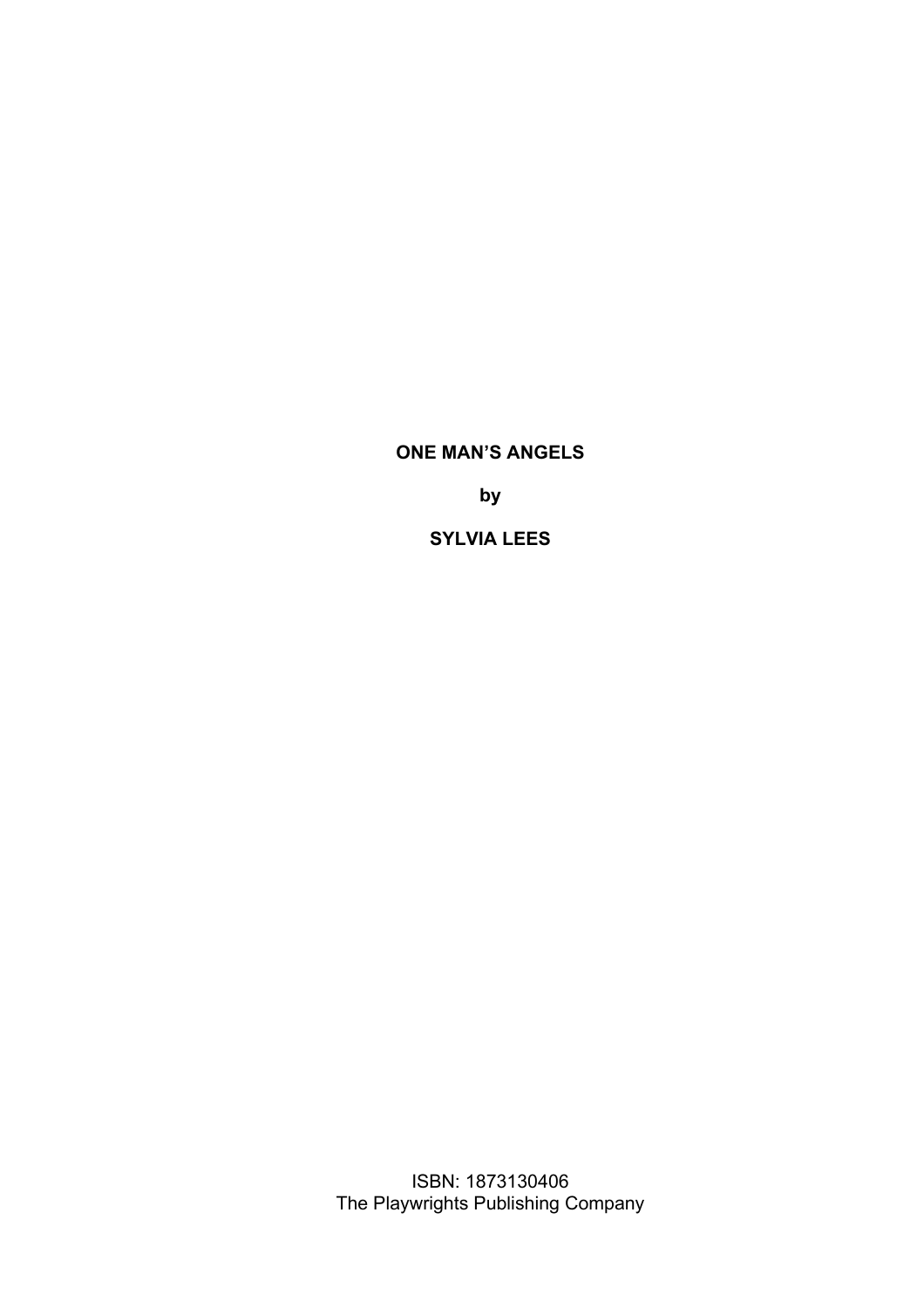Performances or readings of this play may not legally take place before an audience without a licence obtainable on application to:

> The Playwrights Publishing Co., 70, Nottingham Road, Burton Joyce, Notts., U.K., NG14 5AL [44] 01159-313356 [playwrightspublishingco@yahoo.com](mailto:playwrightspublishingco@yahoo.com)

To avoid possible disappointment, application should be made, preferably in writing, as early as possible, stating: -

- (i) Name and address of applicant
- (ii) Name and address of Society;
- (iii) Name and address of theatre or hall where performance(s) would be held;
- (iv) Times and dates of performances.

A fee will be charged for this licence which must be paid prior to the first performance otherwise the licence is automatically cancelled and the performance becomes illegal.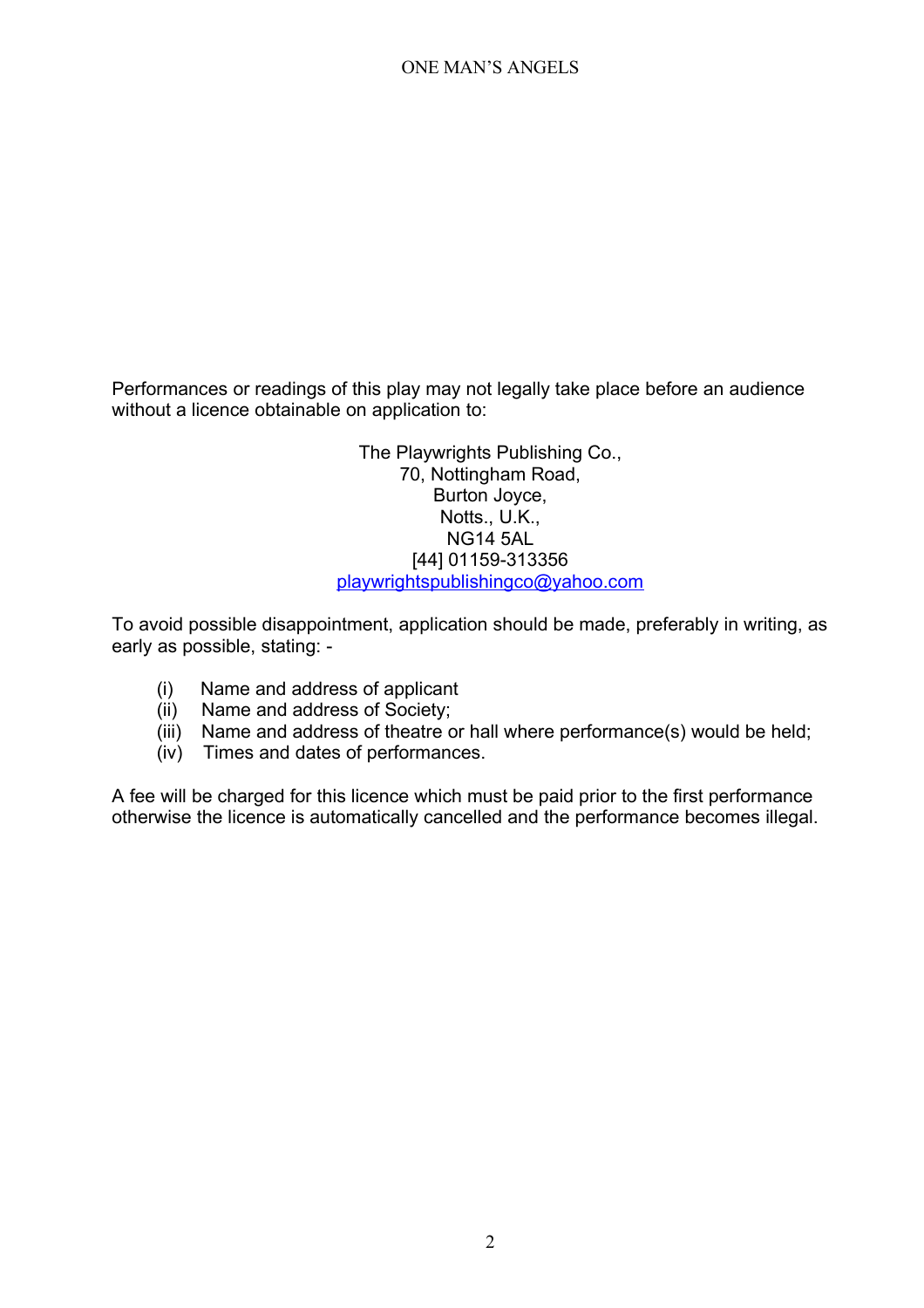"A reticent, but healthy bachelor and tropical fish fanatic, decides that he is in a rut. Following an evening spent with his landlady's neurotic daughter, he is thankful to return to his rut, which on reflection, he decides is more of a safe and comfortable cocoon."

# **CHARACTERS**

| <b>COLLIER:</b> | a bachelor, sensitive, wary and woman-shy.                                                          |
|-----------------|-----------------------------------------------------------------------------------------------------|
| JAKE:           | a divorcee, vain, jocular and woman-mad.                                                            |
| MABEL:          | their widowed landlady, prim, gossipy and domineering.                                              |
| <b>CYNTHIA:</b> | Mabel's unmarried daughter, impressionable, neurotic and ruled by her<br>mother                     |
| <b>SETTING:</b> | The living room of JAKE and COLLIER's flat in the house of MABEL<br>SOBERS and her daughter CYNTHIA |
| TIME:           | The 1970's                                                                                          |
| <b>SCENES</b>   |                                                                                                     |
| Scene One:      | Early One Friday Evening in Autumn                                                                  |
| Scene Two:      | A Short Time Later                                                                                  |
| Scene Three:    | Later That Evening                                                                                  |
| Scene Four:     | <b>Later Still</b>                                                                                  |
| Scene Five:     | The Following Morning                                                                               |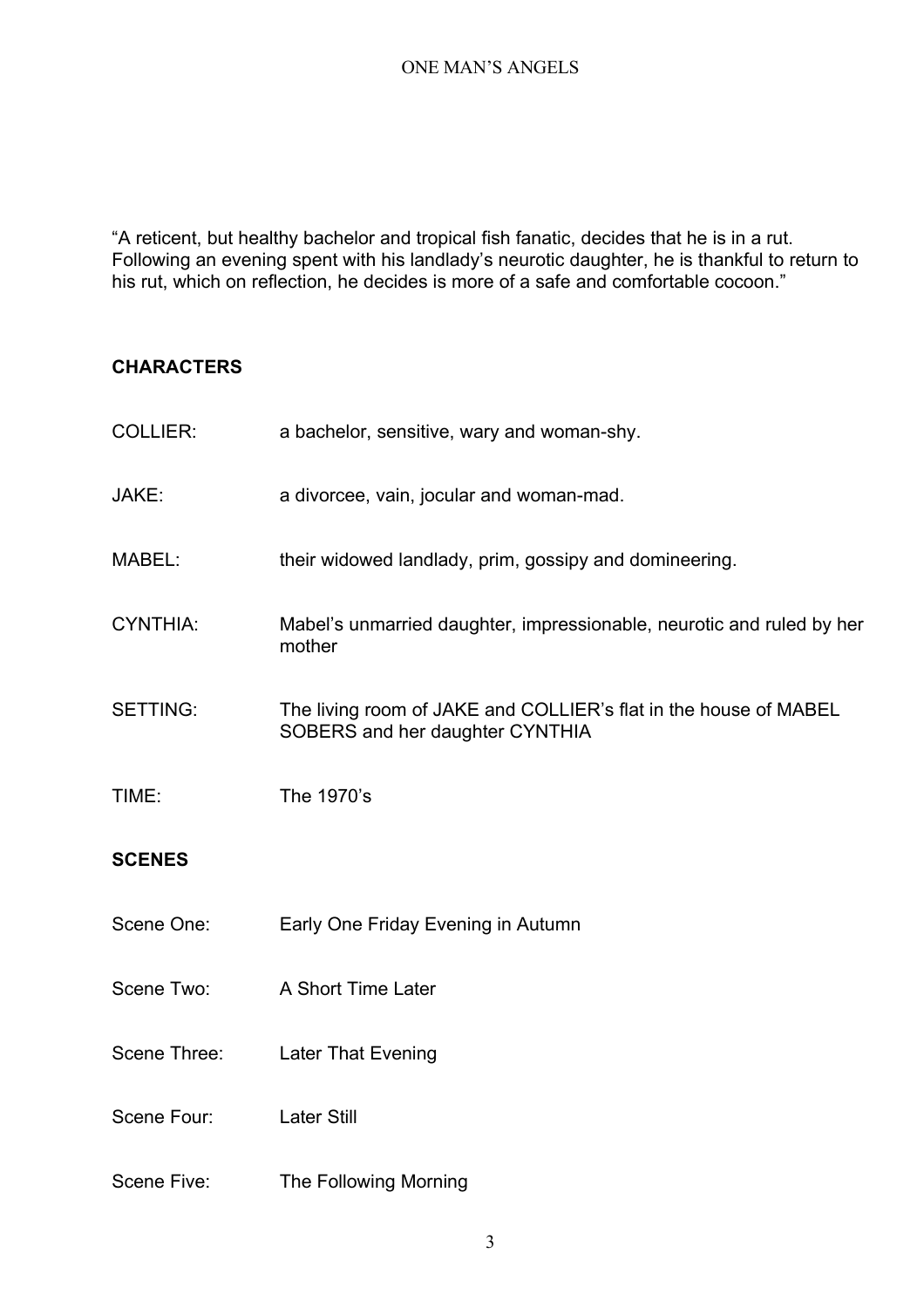# **SCENE ONE**

## **Early one Friday Evening in Autumn**

The living room of JAKE and COLLIER's flat in the house of MABEL and her daughter CYNTHIA.

(The living room furnishings should include a long, low sofa with cushions and a rug, a small table and chairs, a side table with hotplate, a record player with records, and a magazine/book shelf. In a prominent position is a tank of tropical fish. On the wall is a mirror, a small framed certificate, and a framed print of a nude. In a corner, is a collection of wine bottles, some corked, some empty, and an empties crate).

(The play opens with the sound of a front door closing offstage.)

- MABEL. (Calling off) Oh...Collier...?
- JAKE. (Calling to her off) It's not Collier, it's Jake.
- MABEL. (Voice off) Jake? Isn't Collier with you? But you always arrive home together.
- JAKE. (Voice off) He went out at lunchtime, and didn't return to the warehouse.
- MABEL. (Voice off) I hope nothing's happened to him.
- JAKE. (Voice off) Don't fret, Mabel. Don't fret.

(Enter JAKE. He carries a newspaper. He pauses and addresses himself.)

JAKE. How the hell do I know where Collier is?

(He tosses down the newspaper, takes off his jacket and hangs it up. He brings a tray of dishes, cutlery and condiments, and places it on the table. He moves by the tropical fish tank, sniffs, sniffs again, and pulls a face of displeasure. He looks at his watch. He turns his attention to the collection of home-made wines, taking a verbal inventory.)

JAKE. Parsnip…parsnip…elderberry…ginger…ginger…ginger…parsnip

…parsnip…ginger…elderberry…

(Sound of front door closing offstage. JAKE looks towards the living room door. Enter COLLIER. He wears horn-rimmed glasses and carries a polythene carrier bag. He goes straight to the fish tank and peers in.)

JAKE. Collier…Where've you been all afternoon? Cyril was champing at the bit.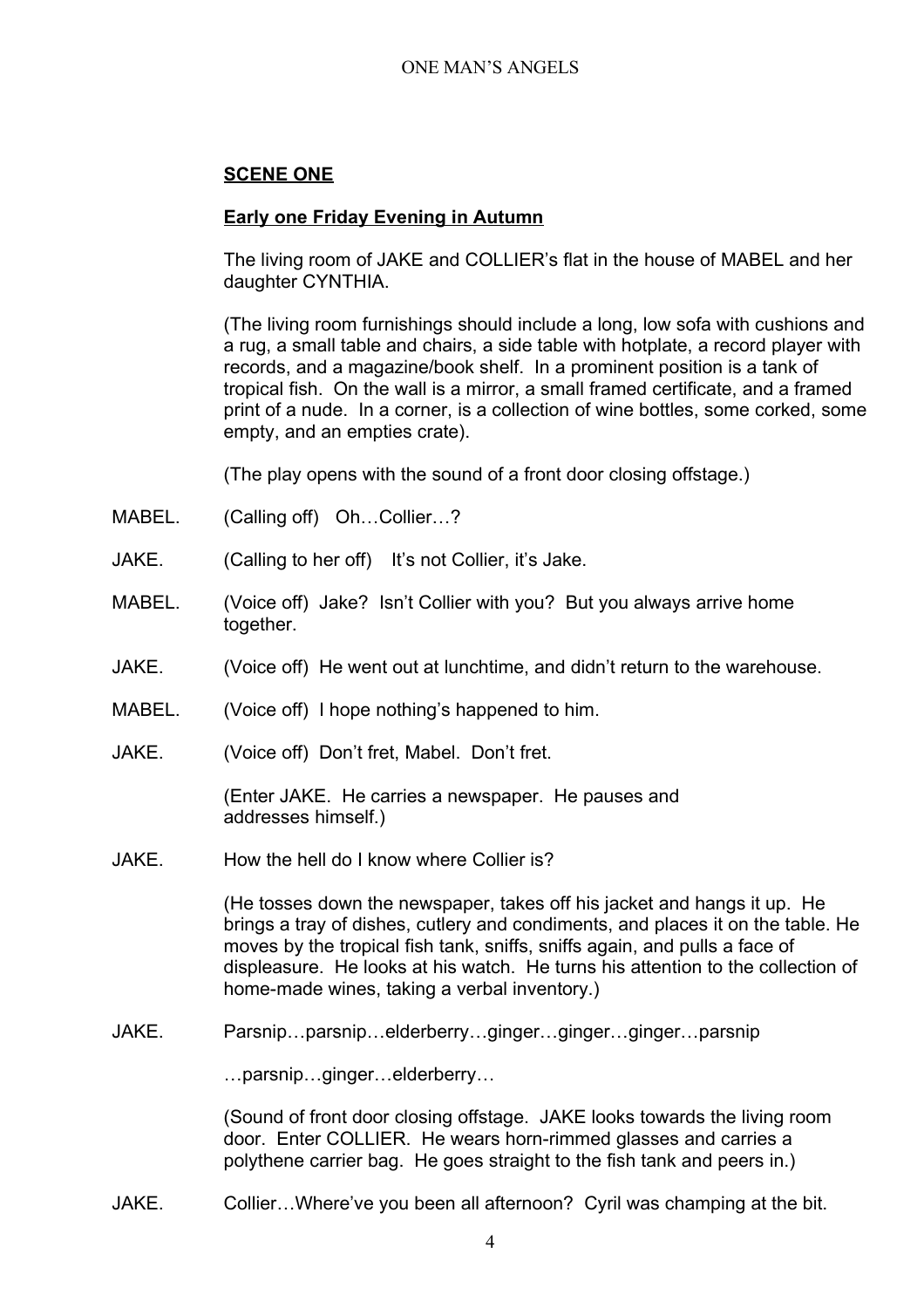(Collier gives JAKE the carrier bag. JAKE sniffs.)

JAKE. Not fish and chips again? Can't think how you can eat fish the way you do.

(He indicates the fish tank.)

Especially the way you drool over those.

(He puts the food on the hotplate and switches on.)

- COLLIER. Perhaps we do eat a lot of fish. But you can't compare a cod to a…to a… to a Betta Splendens for example…
- JAKE. A betta what?
- COLLIER. Nor can you compare a plaice with an Angel Fish. Jake, did you know that the Betta Splendens or Siamese Fighting Fish, will fight to the death over a female?
- JAKE. Almost been in a spot like that myself…
- COLLIER. And Angels… they can turn their stripes on and off with their emotions.
- JAKE. Kinky…
- COLLIER. Their stripes are at their most beautiful just before death…a bit like us… just as we reach our prime, we're struck off… obliterated.
- JAKE. Poor old soul…soon to be obliterated…and they never called You 'Dadda'.
- COLLIER. Angels are majestic. They glide through life…serene, all the time in the world. Like me at the tailor's this afternoon, could have had my inside leg measured nine times if I wanted…and have coffee in between.
- JAKE. So that's where you've been…but you've got the whole day off tomorrow the whole weekend
- COLLIER. But I have the weekend always. So I thought I'd take the afternoon off today too…Leave the rut for a change. Amazing isn't it? I haven't been off for... it must be eighteen months... yes, when I had the Asian 'flu. Then I take one Friday afternoon off… and there's a riot act.
- COLLIER. The rest of them at the warehouse…any trivial excuse, the slightest cough, sneeze or gripe, they're off. Can't see them for dust.
- JAKE. No need to blow a fuse, Collier; you didn't say anything to Old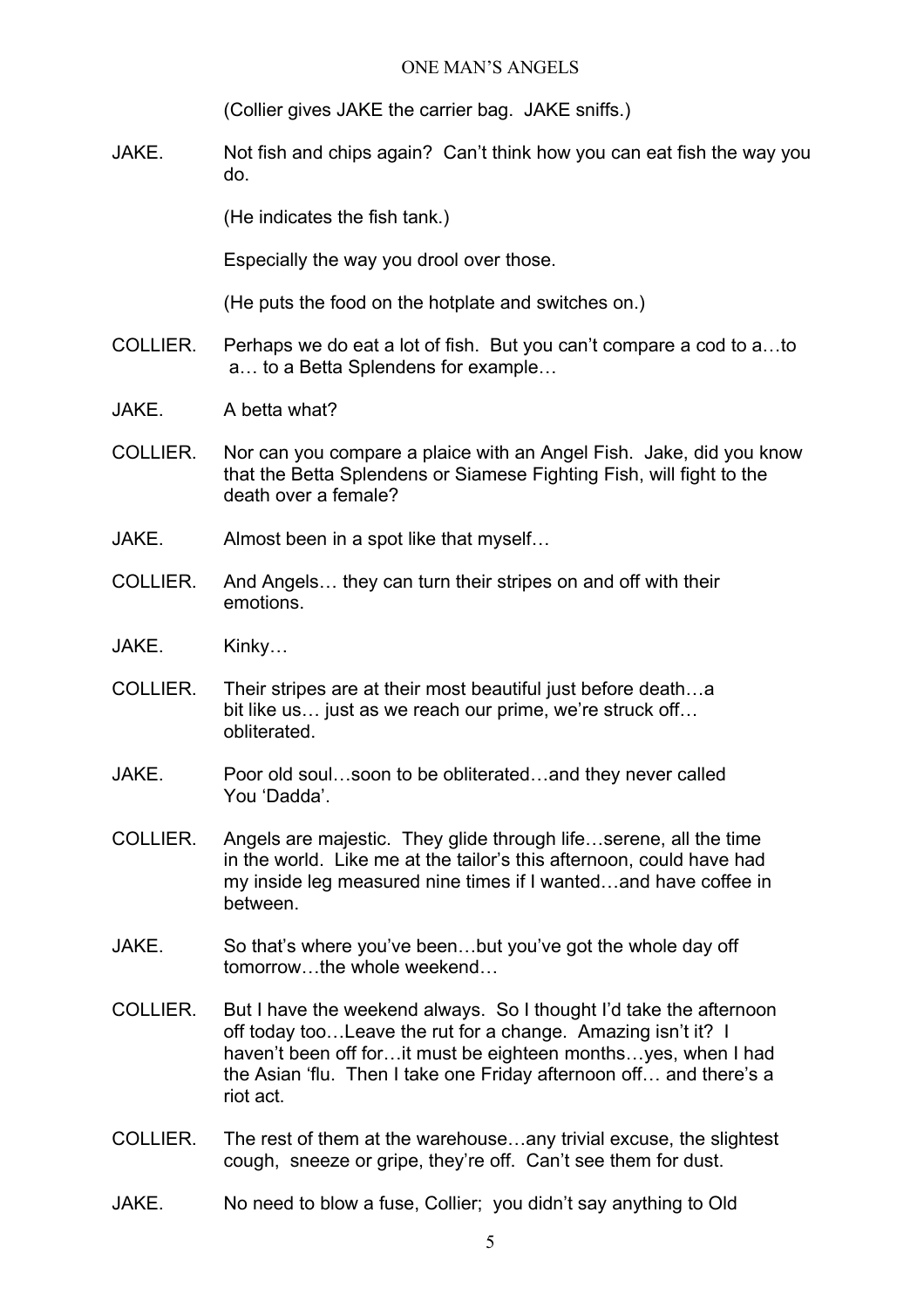ONE MAN'S ANGELS Cyril…and you know what he's like.

- COLLIER. Know what I'd like to say to the silly…and the years I've put in at that blasted warehouse.
- JAKE. Not happy in Credit, are you?
- COLLIER. Bored to hell. I sorted out the problems years ago. Anyway, I've asked Cyril for a transfer to Parcels.
- JAKE. Pigs might fly. I know Sneezy Harper's retiring at Christmas, but if Cyril gives you the job, he'll have to put the salary up…officially. Sneezy doesn't earn your barrow load you know… No, I reckon Cyril'l give the job in Parcel's to a youngster at the same low rate as Sneezy's. At the same low rate if not lower. Tight as a …
- COLLIER. How did you find out?
- JAKE. Working in Personnel…and what with Nora from the wages office… Main trouble's Sneezy's been there too long and likes his job…that's his mistake... letting them know it. Soon take advantage of you if they find that out. Never let on you like your job, even if you're infatuated. So you spent the whole afternoon measuring for a suit?
- COLLIER. Went in the park afterwards…peaceful. Read on the benches with the retired folk. There's some lovely variegated fantails in that ornamental park pool. Someone must have slipped them in. They don't…
- JAKE. What cloth did you choose? For the suit?
- COLLIER. …they don't usually frequent park pools. You'll like it…you like brown.
- JAKE. Brown, Collier…you never wear brown suits…you'll be sporting tangerine ties and Hawaiian shirts next.
- COLLIER. No lapels.
- JAKE. No lapels? What's come over you? Skiving from work, reading in the park, choosing brown cloth suits? With NO LAPELS? But you must be disgustingly healthy if you've had no bugs for eighteen months. No drinks – apart from a drop of my home-made wine – no drinks, no smokes, no women. Your libido must be A1.
- COLLIER. Right now I feel about as virile as a…as…a…pregnant porpoise.
- JAKE. I'm going to wash. Tubes make me feel like a rat in a maze of sewers.

(He exits)

(Collier clatters about with the dishes and cutlery etc. There is a knock on the door.)

COLLIER. Hallo?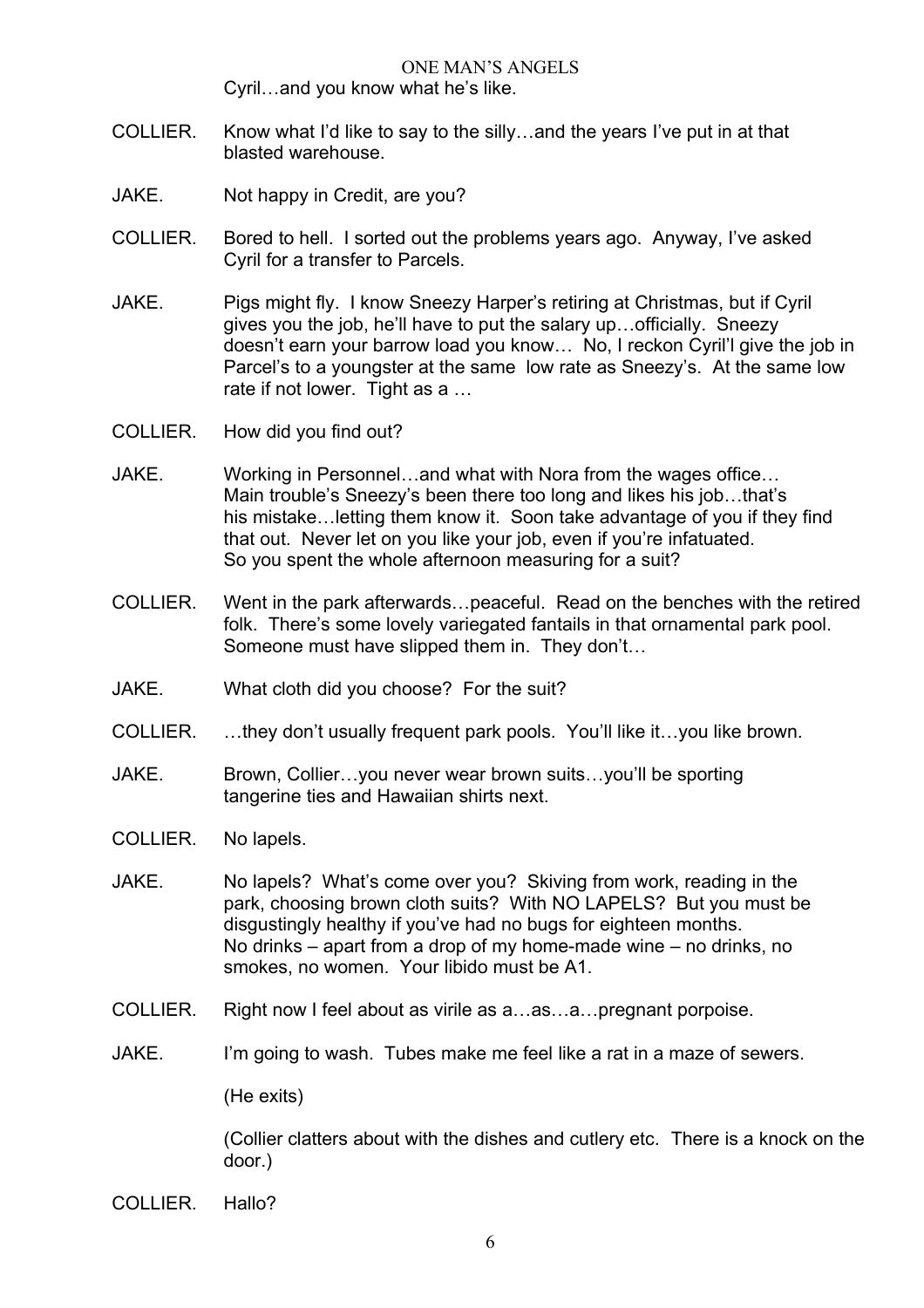(Enter MABEL, carrying a covered dish.)

MABEL. Hallo Collier. Is everything all right? I've been doing some cooking and made you a pie.

(She lifts the cover ceremoniously.)

Gooseberry!

- COLLIER. Mabel, you're an angel. You keep me in pastry.
- MABEL. Jake out again?
- COLLIER. Going out soon. You know Jake…a bit of a one for the…After all, it is Friday.
- MABEL. You don't have to tell me…the lustful beast. Once he's had his way, he drops them…or they drop him. I've met his kind before…who hasn't? And if you ask me, they're on the increase. He was after my Cynthia the other week.
- COLLIER. Yes. They went out together, didn't they?
- MABEL. If you heard what Cynthia told me... I soon sorted that out, told him where to get off...I'm not saying that I don't want Cynthia to have boyfriends. But not his variety.
- COLLIER. He's out nearly every night. I don't know how he re-charges his **batteries**
- MABEL. Where there's a will…You're not one for going out much, are you Collier?
- COLLIER. Er…
- MABEL. Women, I mean.
- COLLIER. Women?

(He coughs)

I find…women…unpredictable.

- MABEL. You don't like women?
- COLLIER. Yes, I like them, but well the ones I've met with a couple of rare exceptions, they seem so what's the word…volcanic …smouldering … sizzling…breathing fire…unstable…unpredictable…
- MABEL. Interesting…
- COLLIER. …frightening…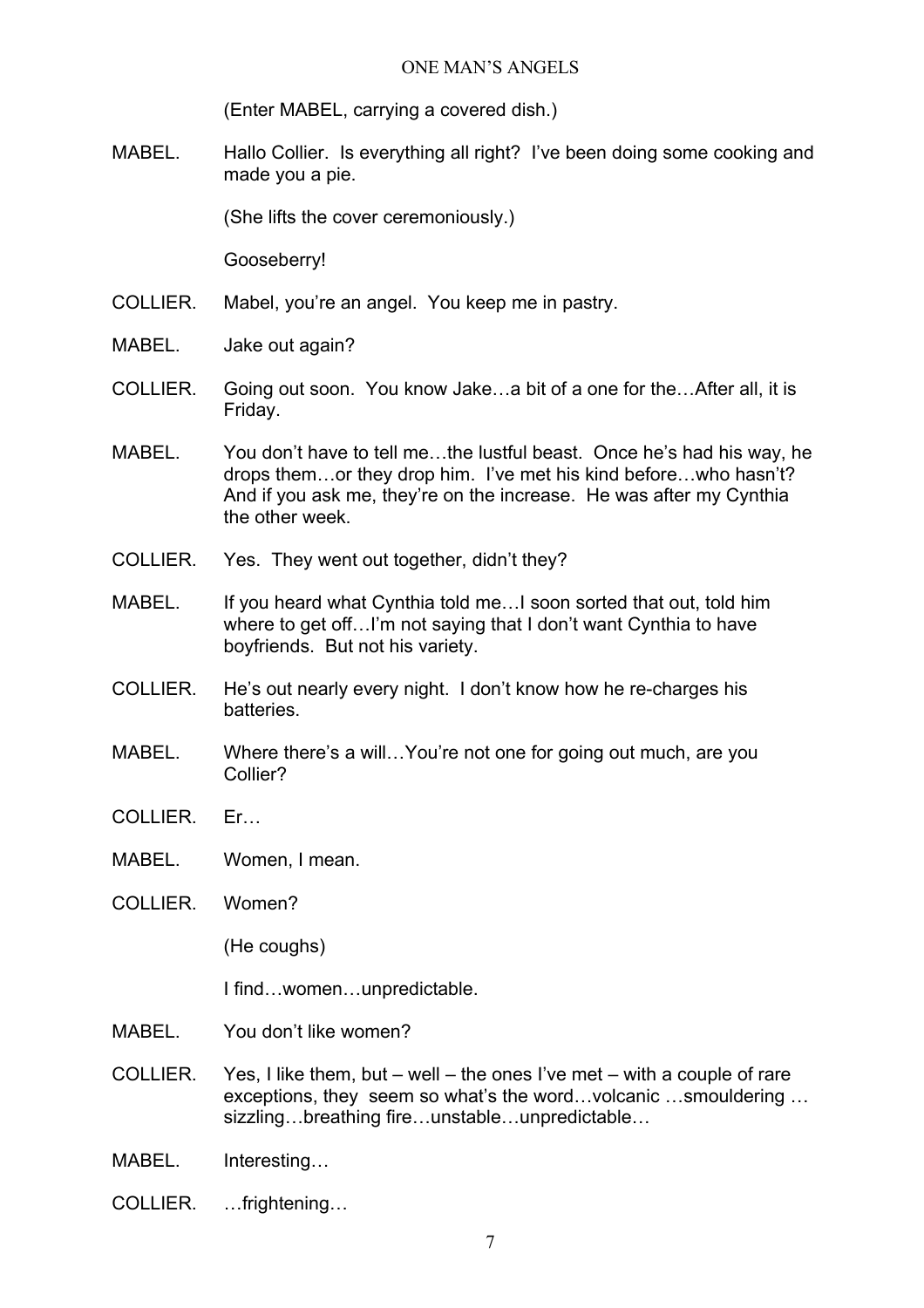- MABEL. Reckon you're quite a charmer on the quiet.
- COLLIER. Where are the quiet women? The shy, intelligent listeners? The thoughtful, the demure…

(MABEL preens her hair, 'demurely')

The unhampered, the untampered-with ones? Perhaps I'm an old fashioned dreamer…But I can't come across them.

- MABEL. Sounds as if you're looking for an angel, Collier. You aren't in the same Street, you and Jake. And Cynthia was only saying the other day: "Mum," she said; "why are men all the same?" I'm sure she'd find you a bit different.
- COLLIER. Different?
- MABEL. But she's not a strong girl my Cynthia; suffers with her nerves. Seeing her dad drink himself to death did something to her.

(COLLIER looks surprised.)

I don't keep it a secret. That man of mine...he was no good. But we still stayed together. I loved him. I suppose I had enough love for both of us. His only love was the bottle. If he couldn't get the real thing, he'd drink anything… anything…cough syrup…Worcester sauce… He would knock back a pint of vinegar before I could stop him. Once I caught him just in time, sniffing at the metal polish. He used to go out nights. If I hadn't had Cynthia, don't know what I'd have done. Real company our Cynthia was – until she went wrong.

- COLLIER. Wrong?
- MABEL. Just after Freddie died. They found her vanity case packed with goods from the shop where she worked. I'll never know what made her do it. They said perhaps she was sort of – compensating. And then when they tackled her with it, accused her, she flew into a rage. And went for the manager with her nail file.
- COLLIER. Good God.
- MABEL. I'm worrying you, Collier. What started me off?
- COLLIER. No, you tell me Mabel. It sounds as if you need someone to talk to.
- MABEL. Yes, ten years ago I lost my Freddie; Cynthia's twenty-nine now. She was away a couple of years. They said she needed help.
- COLLIER Y..e..ss… And when she returned?
- MABEL. I tried to keep her life as quiet as possible. She didn't go back to work; She helped me in the day to day running of the house, as she still does. Then I took in Jake and his wife. Just married they were, and full of it.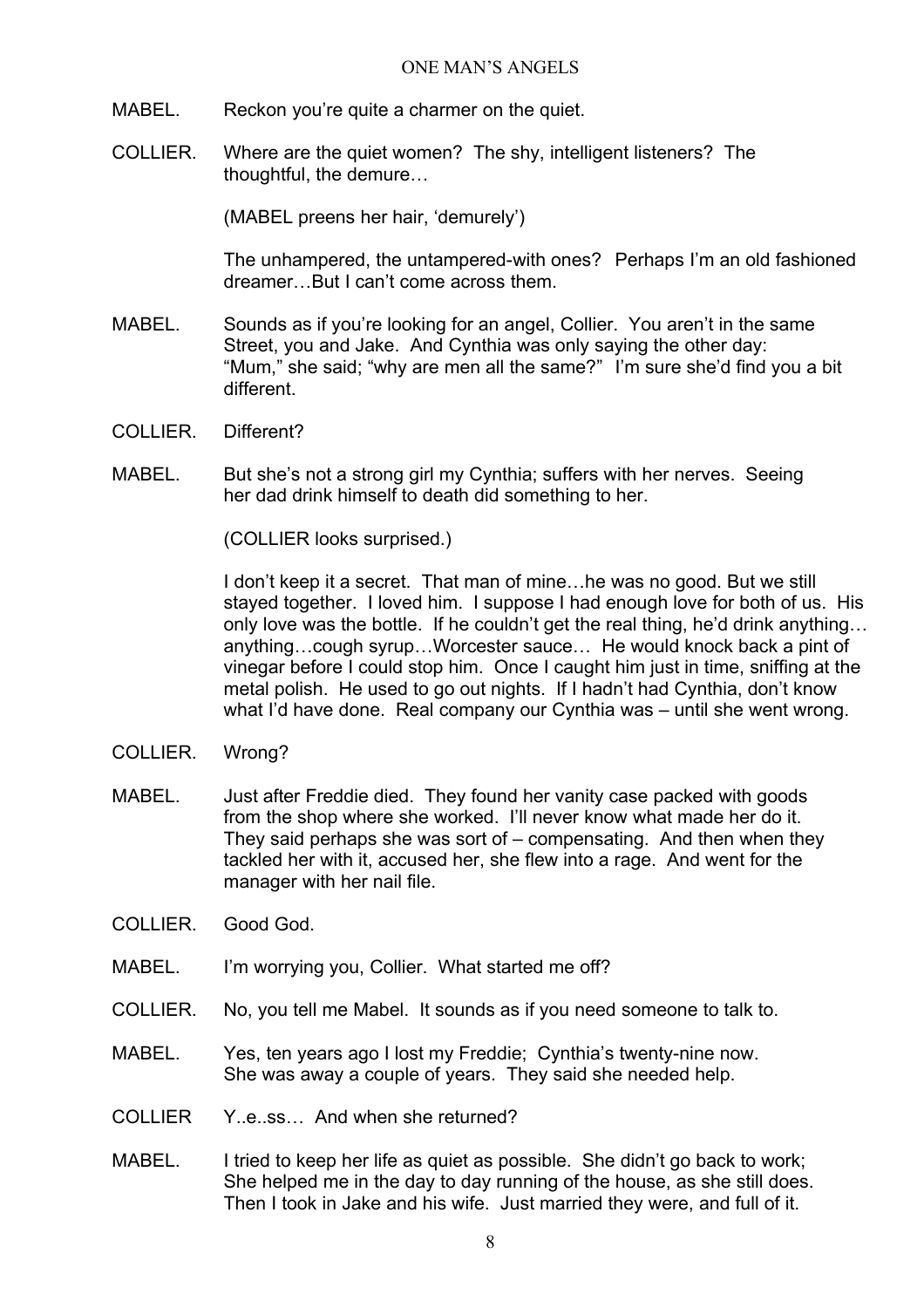ONE MAN'S ANGELS I didn't dream it would be over in six years. Since you moved in six months ago, Collier, life's been much more peaceful. You and Jake don't row like him and his wife used to.

- COLLIER. Well Jake and I don't have much in common. But we understand each other.
- MABEL. Good. Anyway, I'll have to be going to get the tea. Cynthia does her best to help, but she's forgetful. She needs looking after. If only she had some hobby or other, but she just mopes around the place.
- COLLIER. They linger on you know. Nerve troubles.
- MABEL. Still, she's a good girl. Fish all right are they?
- COLLIER. (Eagerly) Yes…er…er…they…
- MABEL. Good I'll have to go... you'll be wanting your tea.
- COLLIER. Just about to Mabel. Fish and chips, good standby. And pudding will now be a doorstep of your good cooking.
- MABEL. It's not good to have it too often, you know.
- COLLIER. What's that?
- MABEL. Fish and chips.
- COLLIER. We like chips…easy…filling…nutritious… to a certain extent. Why, the other week, we had them every night; faggots and chips, sausage and chips, omelette and chips, liver and chips, beef, rissoles…pie…you name it and put it with chips and we've had it.
- MABEL. You need someone to cook for you…anyway, I'll have to go.
- COLLIER. Cheerio then and thanks for the pie.

(MABEL exits)

(COLLIER picks up an aquatic magazine and puts it on the table, then takes his fish and chips from the 'hotplate' and sits at the table to eat them. While eating, he glances through his magazine.)

COLLIER. Digestive disturbances in the Neon Tetra…Mmmnn…nn…

(Enter JAKE)

- JAKE. Feeding your face again, Collier? Grief, can't Mabel gas?
- COLLIER. Your chips will be dried up.
- JAKE. (Collecting his meal from the hotplate)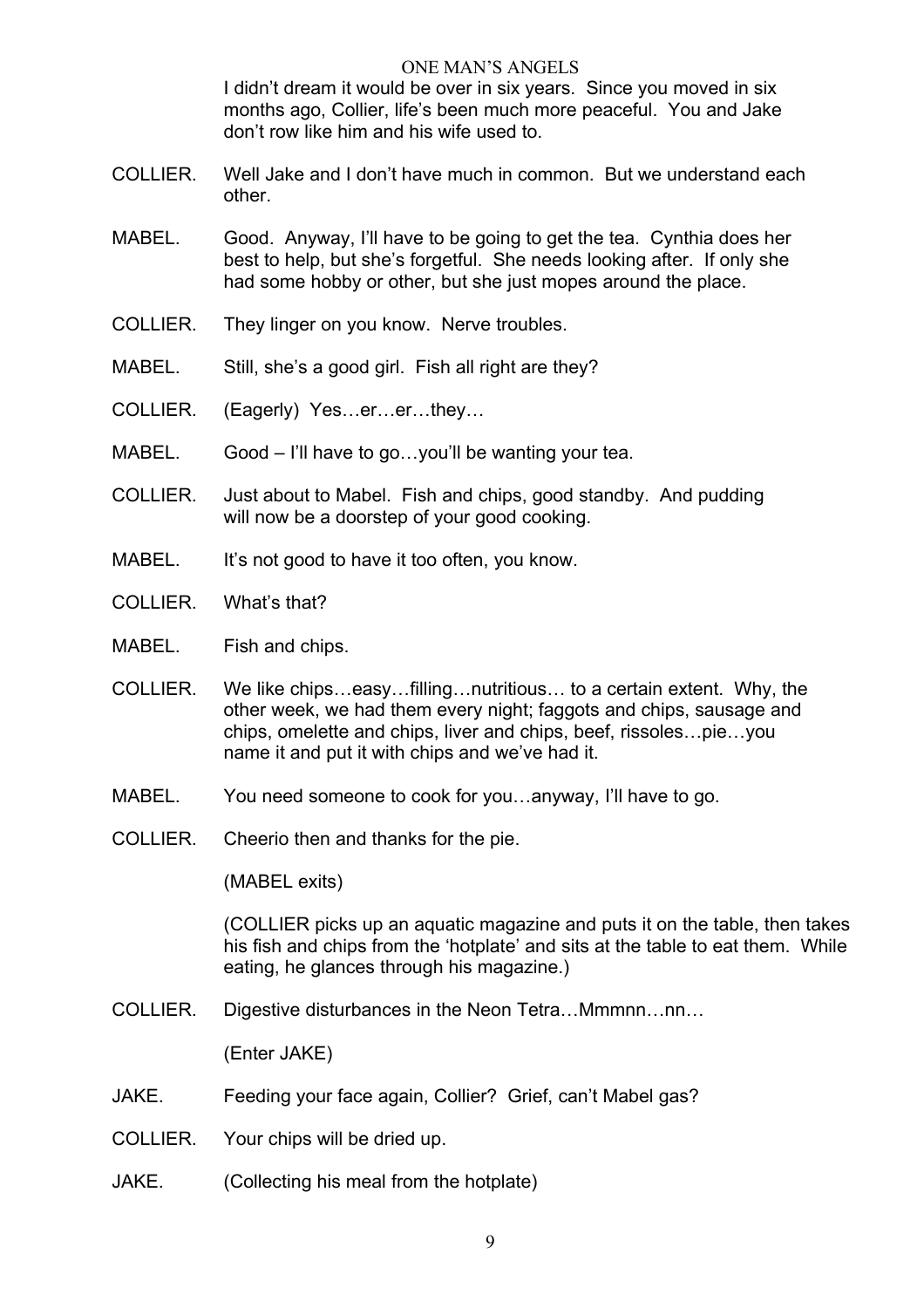Have to make myself presentable.

- COLLIER. So Casanova who's the lucky girl tonight? Or unlucky as the case may be?
- JAKE. Her old man's head of Partridge Products.
- COLLIER. I said who's the girl, not who's her father. Although in your case it's as well to know. You're likely to have to tussle with him later. Look at this gargantuan gooseberry pie Mabel cooked.
- JAKE. She's a soft spot for you, our Mabel.
- COLLIER. Rubbish.
- JAKE. See it a mile off. Ever since you walked through that door six months ago…
- COLLIER. She confides in me sometimes.
- JAKE. Talks to you about Cynthia, does she?
- COLLIER. Yes. Why?
- JAKE. She had a go at me. Don't forget I've lived here six years and you've only been here six months. I know all about "Our Cynth", from Mabel's point of view, that is. Cynthia was very uncommunicative on the one occasion I took her out. In some areas she's as pure as the detergent ads.
- COLLIER. Why did you take her out? Thought she'd be easy game?
- JAKE. The truth is, I took Cynthia out to please her mother. She hinted that 'Cyn' was lonely…then for some reason changed her mind later.
- COLLIER. Would have been a very convenient set up for you, wouldn't it? Very handy. Living in the same house.
- JAKE. Some women are best left alone. Cynthia's one of them…you'll find out. I've yet to establish whether Mabel wants to marry her off, or keep her enmeshed in her sticky, motherly web. She tries to set her up with boyfriends, then whips her away again. Just as the appetite's whetted.
- COLLIER. I'm relieved to hear that your appetite was only whetted, and not satisfied.
- JAKE. Plenty more fish in the sea. But they're rarely worth drowning over. Why are you relieved? Don't tell me you've designs on Cynthia?
- COLLIER. Not particularly.
- JAKE. Bit of a bore. Not over intelligent either.
- COLLIER. That may be only your opinion. Trying to put me off, are you Jake?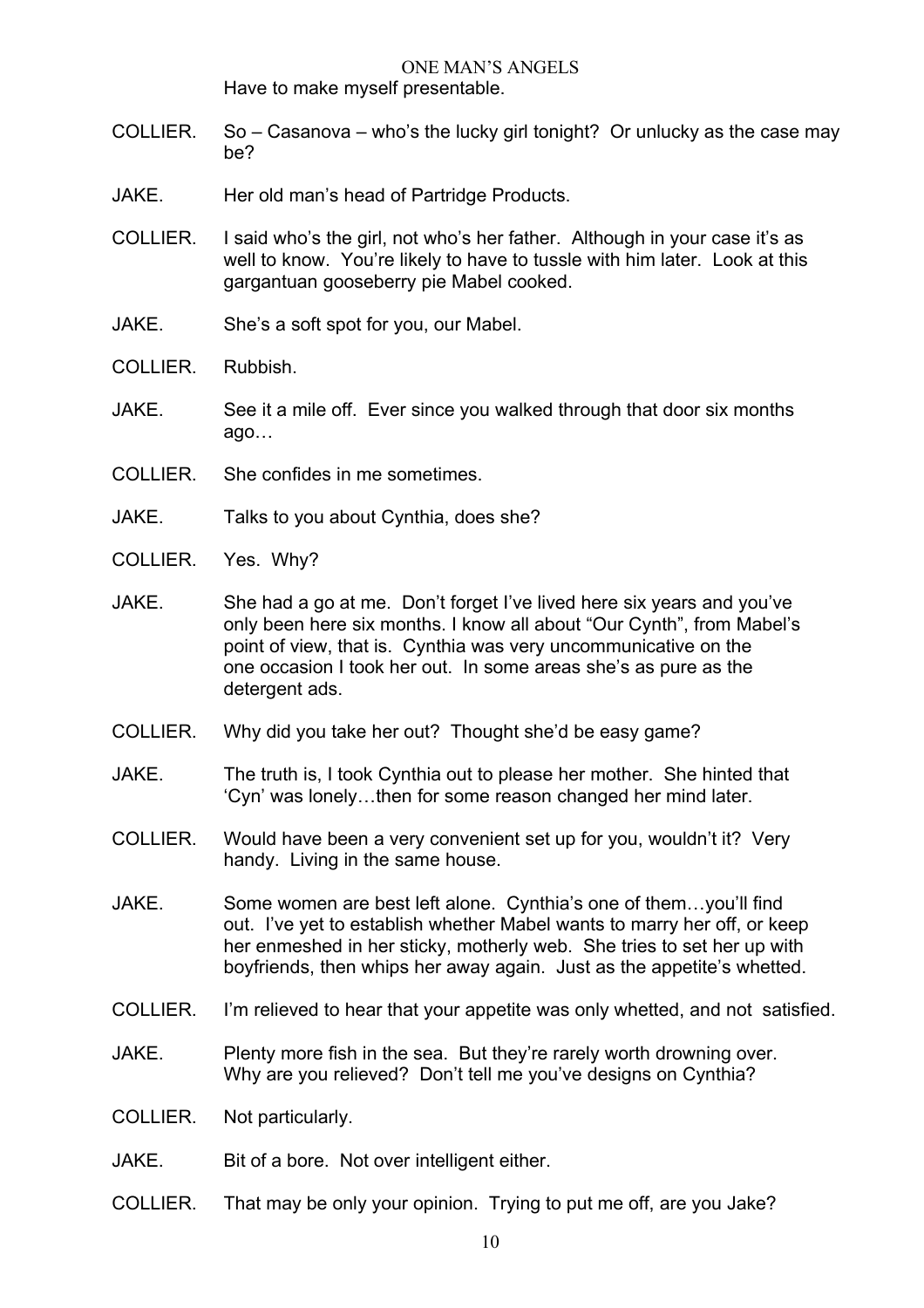- JAKE. Have you ever tried to hold a conversation with her? She clams up on you. Too much like hard work for me.
- COLLIER. She's a listener?
- JAKE. Yes, she's a listener, but does she bother to understand?
- COLLIER. She evidently understood your lewd intentions judging by what she told her mother.
- JAKE. Yes. Well I haven't hit it off with Mabel just lately. What doesn't she like about me?
- COLLIER. You know damned well what she doesn't like about you. Your behaviour.
- JAKE. I'm harmless enough...
- COLLIER. And I don't think she approves of the way you've vastly increased your drinking capacity lately, either. Probably reminds her too much of her Freddie who drank himself to death.
- JAKE. Old Freddie Sobers who died of drink? He was a spirits man, I'm beer.
- COLLIER. And home-made wine.
- JAKE. Streuth...that's only a hobby...you seem to get through more of that than me.
- COLLIER. I do like the parsnip. Have you noticed, Jake, the way Cynthia dresses.
- JAKE. I assume you mean the way she is dressed?
- COLLIER. Strange long clothes; it's a wonder she doesn't fall over them.
- JAKE. Long and lean our Cynth. Yes, she does wrap up a bit. I wonder how she really is under all those layers?
- COLLIER. You would. Do you really think Mabel is husband hunting for Cynthia?
- JAKE. Husband hunting for both of them if you want my opinion. Wouldn't put it past her. After all, Mabel's been a widow ten years now. She must be…
- COLLIER. Lonely…lonely…ostracized.
- JAKE. More than lonely. Not a bad looking woman on reflection. Well she won't get much joy from you, will she my old mate? You're married to your fish.
- COLLIER. Ridiculous. You don't think…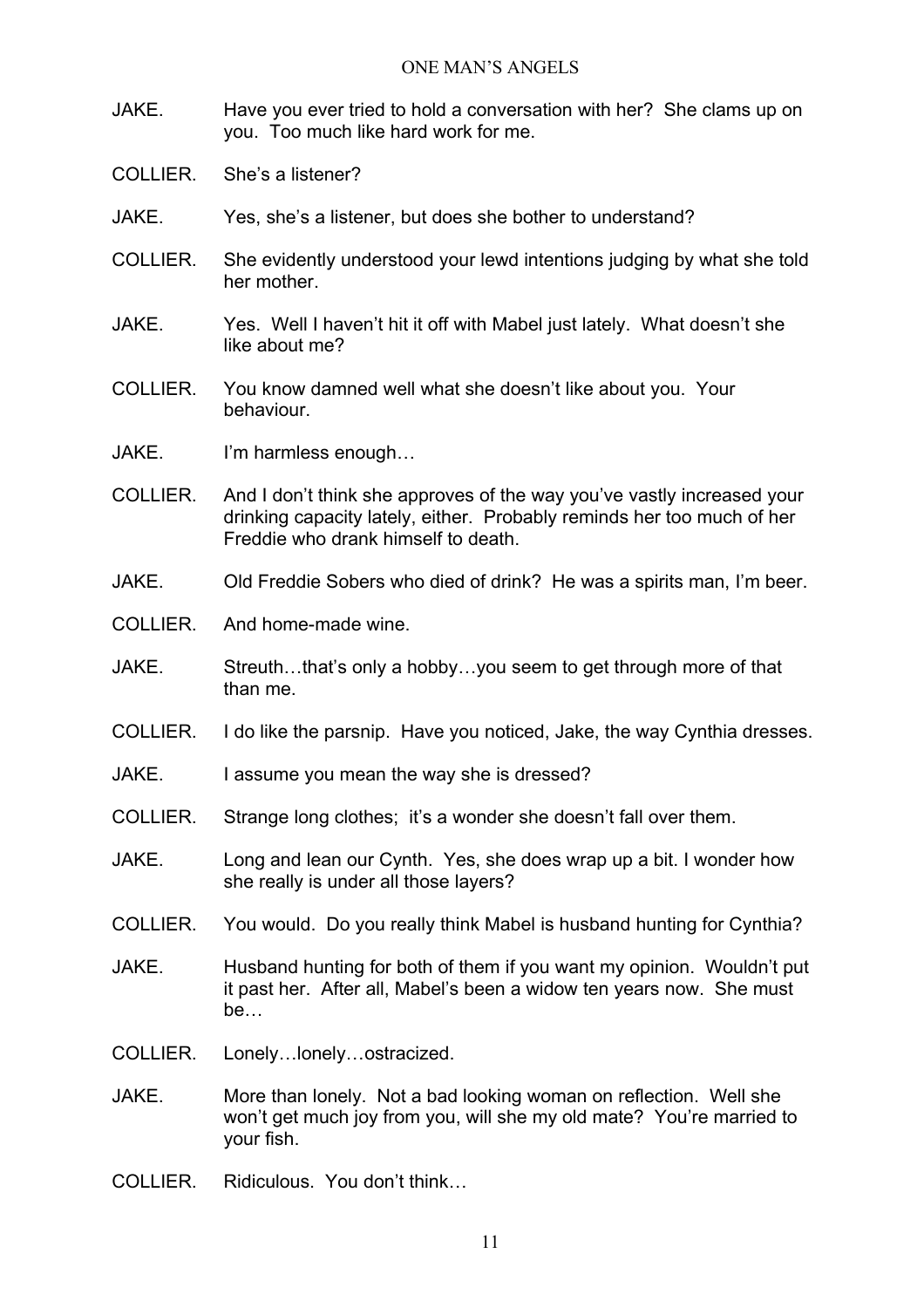| JAKE.    | Could be.                                                                                                                                                                                                     |
|----------|---------------------------------------------------------------------------------------------------------------------------------------------------------------------------------------------------------------|
| COLLIER. | But she's trying to get me interested in Cynthia.                                                                                                                                                             |
| JAKE.    | Is she? Devious, that's the way her mind works.                                                                                                                                                               |
| COLLIER. | But Mabel's a bit                                                                                                                                                                                             |
| JAKE.    | A good woman there. If you've not noticed her inclination for your<br>company, your fishy friends must have supersaturated your senses. By<br>the way, have you noticed Cynthia's twitches? Very off-putting. |
| COLLIER. | We all have our nervous manifestations in one field or another. Take<br>you for instance.                                                                                                                     |
| JAKE.    | Me? I'm as normal as they come.                                                                                                                                                                               |
| COLLIER. | Normal? If you call your behaviour normal, then London must be<br>Sodom and Gomorrah hotted up if it's peopled by normal beings.                                                                              |
| JAKE.    | Careful Collier.                                                                                                                                                                                              |
| COLLIER. | A new girl every month; change your women as often as your socks.                                                                                                                                             |
| JAKE.    | Give over; if I changed my socks only once a month, they'd smell like<br>your fish.                                                                                                                           |
| COLLIER. | My fish do not smell.                                                                                                                                                                                         |
| JAKE.    | A matter of opinion.                                                                                                                                                                                          |
| COLLIER. | I mean you don't study their spirits, their personalities                                                                                                                                                     |
| JAKE.    | How do you know what I study?                                                                                                                                                                                 |
| COLLIER. | You'd never have the timeDon't you ever fall in love with any of them?<br>Want to stay with them a bit longer than a few weeks?                                                                               |
| JAKE.    | I did once.                                                                                                                                                                                                   |
|          | (He pauses)                                                                                                                                                                                                   |
|          | For six years. It didn't last.                                                                                                                                                                                |
|          | (Silence)                                                                                                                                                                                                     |
| COLLIER. | My fish do not smell.                                                                                                                                                                                         |
| JAKE.    | Neither do my socks.                                                                                                                                                                                          |
| COLLIER. | So you have a new woman more than once a month?                                                                                                                                                               |
| JAKE.    | It has been known. What is this? The Spanish Inquisition? You've                                                                                                                                              |
|          |                                                                                                                                                                                                               |